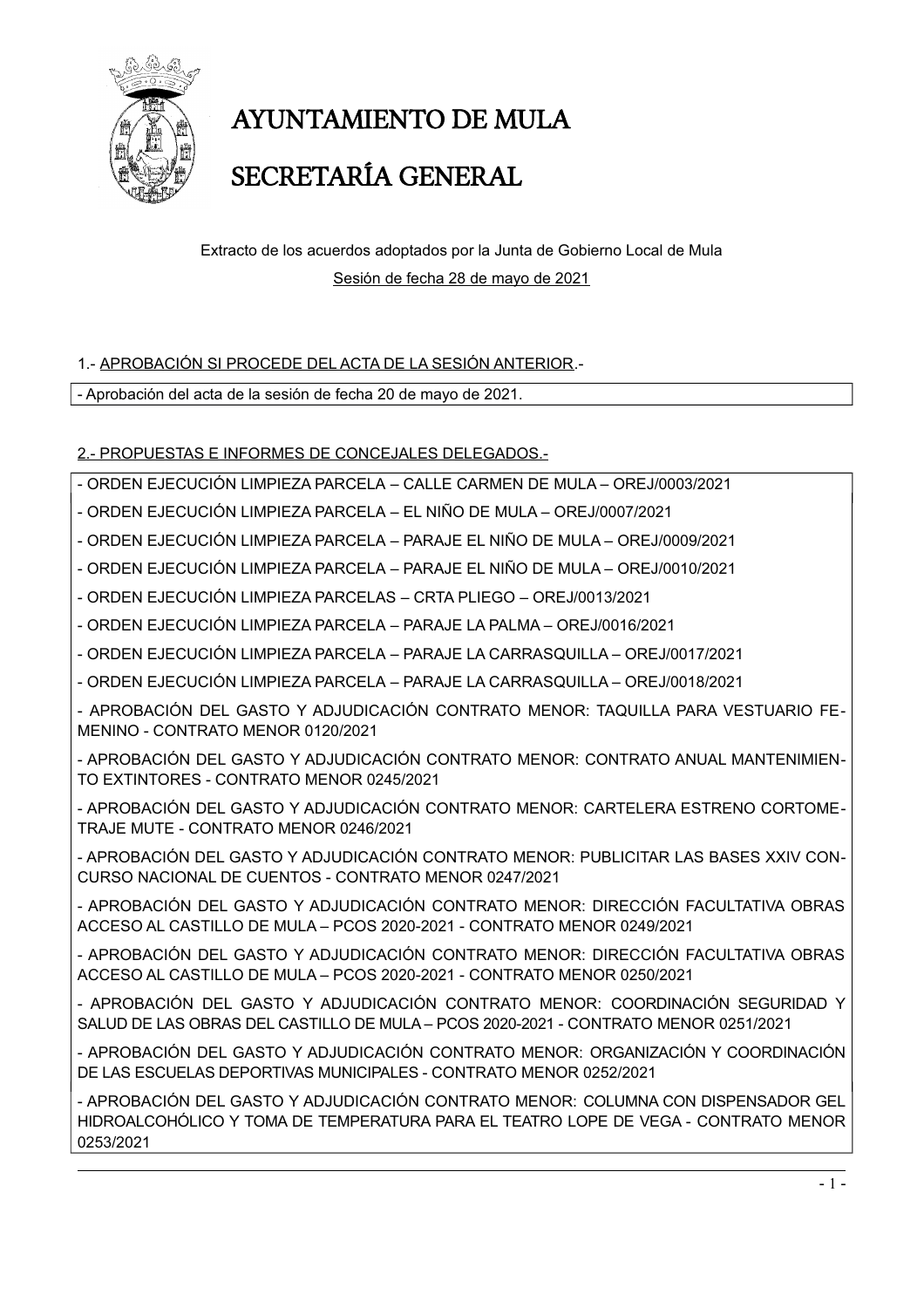

# **AYUNTAMIENTO DE MULA**

## SECRETARÍA GENERAL

- APROBACIÓN DEL GASTO Y ADJUDICACIÓN CONTRATO MENOR: MATERIAL DE OFICINA – CULTURA -CONTRATO MENOR 0254/2021

- APROBACIÓN DEL GASTO Y ADJUDICACIÓN CONTRATO MENOR: SEÑALIZACIONES ZONA PEATONAL AVENIDA DE LA PAZ - CONTRATO MENOR 0255/2021

- APROBACIÓN DEL GASTO Y ADJUDICACIÓN CONTRATO MENOR: AMBULANCIA NO ASISTENCIAL PARA PRUEBA DEPORTIVA DE ATLETISMO EN MULA - CONTRATO MENOR 0258/2021

- CONTRATACIÓN DOS OPERARIOS MANTENIMIENTO - PEOT/0010/2021

- REVOCACIÓN ACUERDO JUNTA GOBIERNO LOCAL 20-05-2021 - ACUERDO SANCIÓN CHS

- DESALOJO Y ORDEN REPARACIÓN CALLE JUAN OSETE

3.- PROPOSICIONES DE GASTOS, PAGOS Y CUENTAS.-

- CAJA FIJA DE ALCALDÍA - 3/2021

- TRANSFERENCIA CRÉDITO FINANCIACIÓN OBRA POS 20-21 ADECUACIÓN ACCESO CASTILLO

- CERTIFICACIÓN Nº 3 DE LA OBRA REPOSICIÓN PAVIMENTOS E INFRAESTRUCTURAS CALLE ALTOS DE SANTO DOMINGO

- CERTIFICACIÓN Nº 5 DE LA OBRA EXCAVACIÓN Y PROTECCIÓN DE ACCESO AL CASTILLO DE MULA

- DISTRIBUCIÓN DE PRODUCTIVIDAD POR ACUERDO MARCO, NOV-DIC 2020

- APLICACIÓN ARTÍCULO 6.6. DEL CONVENIO DE LAS CONDICIONES DE TRABAJO DE LOS EMPLEADOS DEL AYUNTAMIENTO DE MULA 2018-2020 (FORMACIÓN) - GRAL/0711/2021

- LIQUIDACIÓN CONSUMO ELÉCTRICO CÁMARA FRIGORÍFICA PLAZA ABASTOS - ENE-ABR 2021- EXPTE.-GRAL/0378/2020

- LIQUIDACIÓN CONSUMOS ELÉCTRICO BAR-CAFETERÍA PABELLÓN DEPORTES-1ºTRI/2021- EXPTE.-GRAL/0378/2020

LIQUIDACIÓN CONSUMOS ELÉCTRICO BAR-CAFETERÍA ESTACIÓN AUTOBUSES-1ºT/2021-EXPTE.GRAL/0379/2020

- AYUDAS SOCIALES A EMPLEADOS MUNICIPALES

- JUSTIFICACIÓN CONVENIO ENTIDAD CONSERVACIÓN POLÍGONO INDUSTRIAL EL ARREAQUE – AÑO 2020

- JUSTIFICACIÓN SUBVENCIÓN AMPAS 2020

- JUSTIFICACIÓN SUBVENCIÓN CONVENIO AGRUPACIÓN MUSICAL MULEÑA BANDA 2020 ACTUACIO-**NES MUSICALES 2020** 

- JUSTIFICACIÓN CONVENIO AGRUPACIÓN MUSICAL MULEÑA 2020

- LIQUIDACIÓN Nº 7/2021 - FCC AQUALIA SA

- RELACIÓN DE FACTURAS 2021.2.0000083R

- RELACIÓN DE FACTURAS 2021.2.0000086R